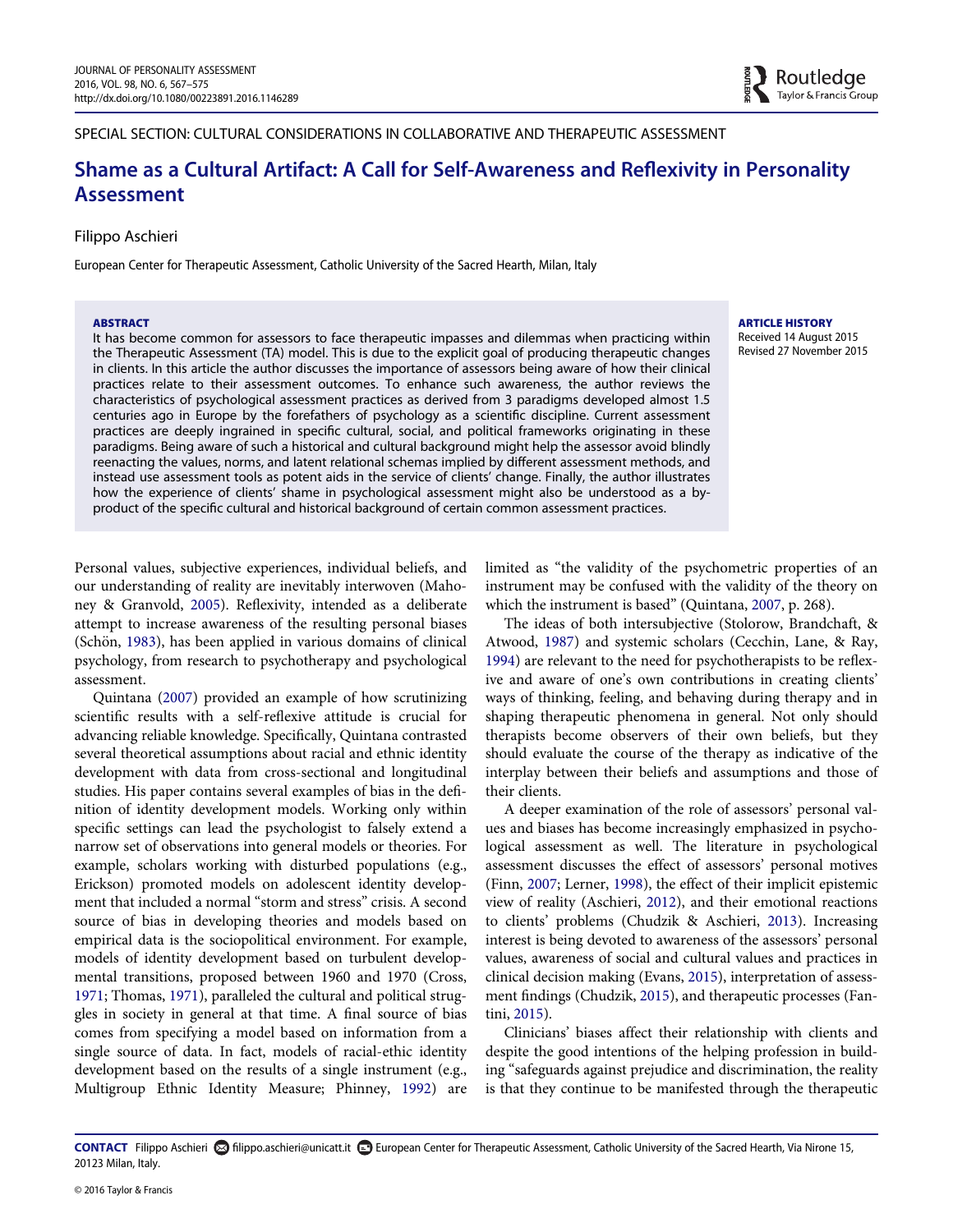process" (Sue et al., [2007,](#page-8-5) p. 280). Studies in multicultural psychology point out that clinicians' biases and prejudices are acted out through microaggressions; that is, "brief and commonplace daily verbal, behavioral, and environmental indignities, whether intentional or unintentional, that communicate hostile, derogatory, or negative … slights and insults to the target person or group" (Sue et al., [2007,](#page-8-5) p. 273). Such microaggressions are "often unconsciously delivered in the form of subtle snubs or dismissive looks, gestures, and tones. These exchanges are so pervasive and automatic in daily conversations and interactions that they are often dismissed and glossed over as being innocent and innocuous" (p. 273). As stressed by Sue and colleagues [\(2007](#page-8-5)), microaggressions can be extended beyond discrimination based on race or ethnic differences to any human relationship involving any difference in status, power, or culture. As such, implicit, automatic, unintentional communication processes such as microaggression could contribute to clients experiencing shame.

This article shows that understanding the historical roots of assessment practices could help clarify—at least to a certain extent—how our standard ways of working with clients might create the context for microaggressions to occur and shame to be instilled in clients. Within this framework, understanding the historical roots of the assessment practices might enhance assessors' awareness of the potential consequences of their clinical choices and help them adjust their behaviors to the clients' needs.

## The birth of psychology as a science

According to Danziger ([1990](#page-7-10)), three research methods that appeared at the beginning of the last century in Europe conferred on psychology the status of a scientific discipline. The first research method was used in the clinic for diseases of the nervous system founded by Jean-Martin Charcot at the Salpêtrière Hospital in Paris. Starting in 1870, Charcot studied the functioning of the nervous system with patients who were exposed to hypnosis. The automatic, mechanical reactions of patients exposed to stimuli outside of their awareness were defined as "psychological automatisms" (e.g., inducing a person to—verbally, nonverbally, or both—behave as if she were praying by simply joining her hands). Through hypnosis, Charcot also induced the manifestation of hysterical symptoms in patients, who had no awareness of those symptoms. In this way, he aimed to demonstrate that hypnosis and hysteria could be considered the same clinical phenomenon, differing only in the way they were purposely or spontaneously triggered.

The second method was developed in the first psychology laboratory founded by Wilhelm Wundt in 1879 in Leipzig, Germany. The main focus of Wundt's studies was the basic sensorimotor responses to elementary stimuli, analyzed through the systematic introspection method. For example, participants in his experiments were exposed to specific stimuli (e.g., a tachistoscopic presentation of a word) with controlled physical features (e.g., controlled presentation time). After the stimulus presentation, the participants were asked to describe which, if any, features of the target stimulus they were able to recall. In this approach, an important benchmark for the quality of the

collected data was how educated and sensitive the participants were in identifying through introspection the individual effects of external stimuli.

The third early methodological contribution to psychology as a science came from Sir Francis Galton. Galton had an eclectic and versatile scientific acumen, which allowed him to make important contributions in various scientific fields, ranging from meteorology (he was the first scientist to map the isobars) to zoology (he developed "Galton's whistle," used to train dogs and cats) and genetics (he was the first scientist to evaluate the effects of genetics and the environment on children's development, by comparing monozygotic and dizygotic twins). In the field of psychology, Galton is particularly known for being the founder of differential psychology and for the efforts he made to collect large samples of subjects to study individual differences. At the International Health Exhibition in London in 1884, he set up a laboratory to test the mental faculties of individuals among the public. Galton used a research method that made it possible to differentiate individuals according to their performance on specific tasks. The measurements of the individuals' functions and abilities, once statistically aggregated, resembled the familiar shape of the "normal curve" (Danziger, [1990,](#page-7-10) p. 112).

The features of each research method were strongly related to both the specific research goal(s) and to the contextual elements that framed their development. In fact, in Charcot's experimental design, the effects of hypnotic suggestion were inextricably related to the role- and gender-based power imbalance characterizing the larger context of the experiment. That is, the experimenter and the subject were typically in a preexisting physician–patient relationship, within a social context where male medical doctors studied the psychopathological conditions of female subjects. Such an asymmetrical relationship did not concern the researchers who relied on hypnosis, which they defined as objective as a "psychic vivisection" (Binet, cited in Carroy, [1991](#page-7-11)). This was also the first time in history that the term experimental *subject* (*sujet*) appeared in the psychological literature. It is worth noting that until then, in the French language the word sujet indicated the corpses used in autopsies and medical examinations (Danziger, [1990](#page-7-10), p. 53).

In understanding the context in which Wundt's method developed, it is important to note that in the later years of the 19th century, the structure of the laboratories in German universities was such that several students could graduate at the same time doing empirical studies under the supervision of the leading scientist. This microsocial structure had a deep impact on the features of the scientific experiments that were carried on in Wundt's laboratory. The experiments were indeed collaborative enterprises, in which every member of the laboratory took on different roles, being at different points in time both the experimenter and the research subject ([Figure 1](#page-2-0) depicts Wundt himself serving as an experimental subject). This organization, besides allowing the laboratory to have subjects easily available for the experiments, also served another purpose. It allowed the researcher to work with educated subjects, who were able to reliably report their sensorial response to the stimuli. After the initial enthusiasm, by the beginning of World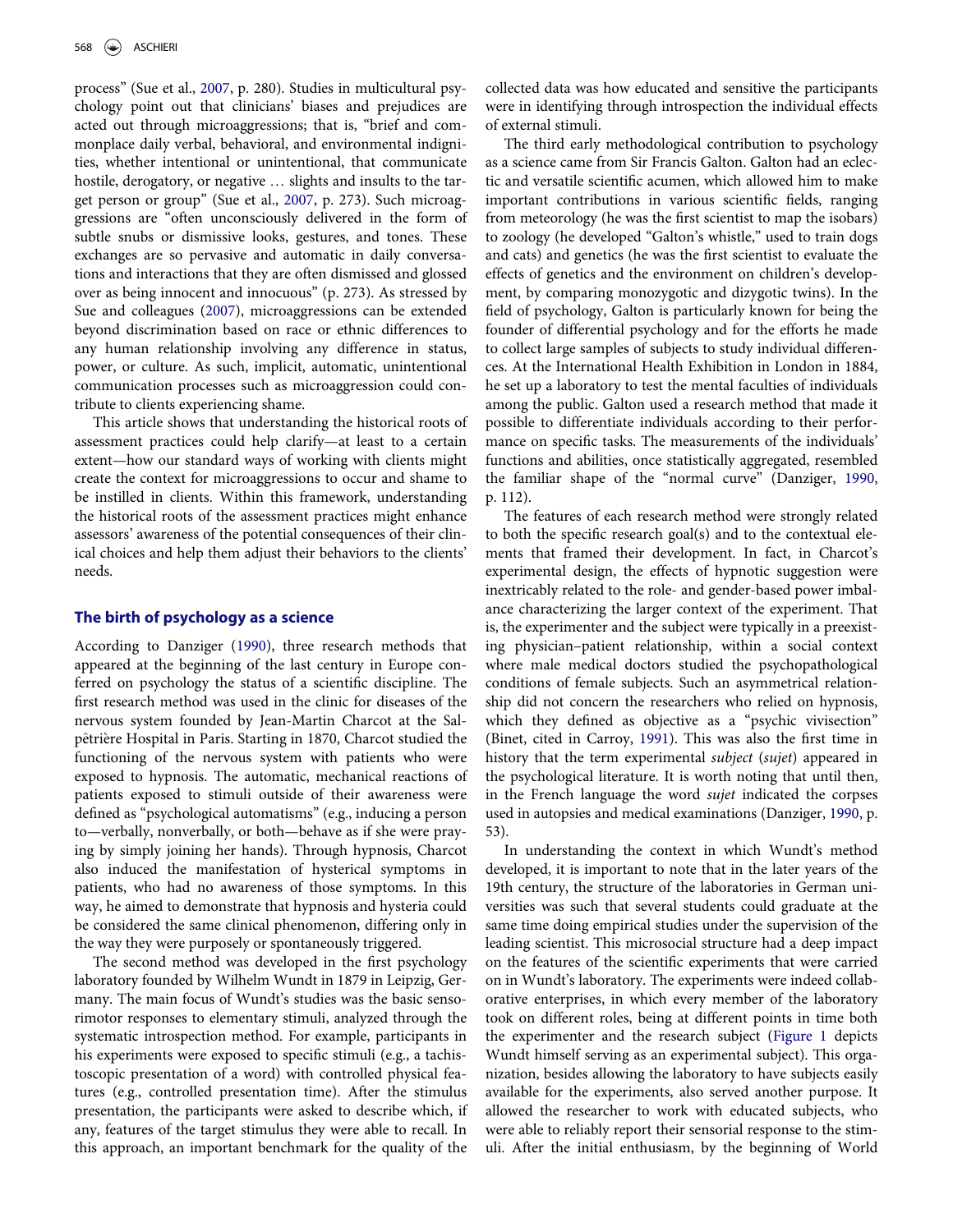<span id="page-2-0"></span>

Figure 1. Wundt serving as subject during an experiment. Courtesy of the University of Leipzig.

War I this approach lost much of its appeal due to the limitations in terms of what systematic introspection could "scientifically" study and the practical interest of the research topics.

In contrast to Wundt's approach, practical usefulness and a breadth of possible applications were among the advantages of the so-called Galtonian or anthropometric approach. Such advantages resonated with the dramatic social changes that were happening in Europe and the United States around the end of the 19th century, including the spread of Darwinism in European mainstream culture (Kamin, [1974](#page-7-12); Rose, [1979,](#page-8-6) [1998](#page-8-7)). In Europe, large cities, such as London, England, were growing under the pressure of industrial development, with large parts of the population relegated to an underprivileged status and poor sanitary and hygienic conditions, and decision makers and public opinion were challenged by questions about what to do with them and what to think of them. In that social framework, the Galtonian approach was used to assess the mental capacities of people living in the slums and to compare them with those of the bourgeoisie and the aristocracy. In this way, scientific proof was accredited to the idea that illnesses and criminal propensity were features of such underprivileged parts of the population, due to a genetic-based degeneracy in their mental abilities. Similarly, in the beginning of the 20th century, the United States was facing the "second wave" of immigrants from "poor genetic stock countries" (i.e., southern Europe). Assessing the genetic deficiency of immigrants through mental testing provided a scientific argument in favor of restrictive immigration policies and social control (i.e., eugenics) for specific classes of immigrants and inhabitants (prisoners, mentally disabled) presumed to spread their genetic flaws by reproducing.

At the same time, Darwinism started to be applied to explain power differences between nations. European countries were in fierce competition for colonial resources, and the differences in the way they succeeded in this effort were thought to parallel and express the quality of the genetic breed of its mainland inhabitants. In other words, Galtonian studies of mental abilities in different national groups brought strong arguments to account for the legitimacy in particular of northern European colonialism.

This historical outline shows a connection between the social-political context and the development of certain research practices. Also, it illustrates the different positions of the "subjects" in the experiments aimed at generating knowledge about their abilities, traits, and functioning. In this regard, Danziger [\(1990\)](#page-7-10) stated:

Any of the objects with which psychological science deals are present in nature fully formed … scientific psychology does not deal with natural objects, it deals with test scores, rating scales, response distributions … innumerable other items that the investigator does not just find but constructs with great care: whatever guesses are made about the natural world are totally constrained by this world of artifacts. (p. 2)

Stated differently, psychologists shape, carve, and create (like in an artwork) the object of their work through their practices. Beyond highlighting the influence of the experimenters' practices in creating the features of the subjects, and somewhat in contrast to the natural sciences, psychological knowledge not only rests on the observers' vantage point (Sullivan, [1953\)](#page-8-8): Psychology deals with a reality that adjusts itself recursively to the methodology selected to study it. In fact, humans are an interactive kind of research subject (Hacking, [1999\)](#page-7-13), who, differently from quarks, rocks, or numbers, actively react and change in accordance with how they are studied. For example, underprivileged women in Salpêtrière Hospital competed for experimenters' attention by showing the expected hysterical behaviors (Didi-Huberman, [2003\)](#page-7-14). The individuals in the Galtoninan evaluations changed their self-representations when they started to think about themselves in terms of their positioning in the normal curve. Wundtian subjects became progressively more educated in the introspection method, changing their self-perception as an effect of the training in using the method itself. The implication for psychological assessment is that the clients' appraisal of the clinicians' behaviors resides, besides from their organization principles, schemes, and narratives, on the relational, interpersonal implications of the practices the clinician adopts to "approach" them. As an example of the effect of psychological practices, the concept of shame and its emergence during a psychological assessment is discussed in the following section.

#### Shame in psychological development

Developmental psychology and sociology have focused on the role of shame in human development and interpersonal relationships (Scheff, [1988;](#page-8-9) Schore, [1998](#page-8-10)). Shame has been defined as the first "social emotion" (Scheff, [1988\)](#page-8-9), emerging in children as early as 14 to 16 months old. It is described as a complex physiological-emotional response to a perceived interruption of the relational contact and attunement with caregivers. In fact, a caregiver's reactions of rejection or disappointment are important clues for children as to which affect states, behaviors, and thoughts are prohibited. Developmentally, shame is the socially acquired response to the caregiver's rejections, and becomes associated with the expression of dangerous, unacceptable, or prohibited affect states (Schore, [1998\)](#page-8-10). During their development, children inhibit the expression of specific affect states, as they learn that such affects would be a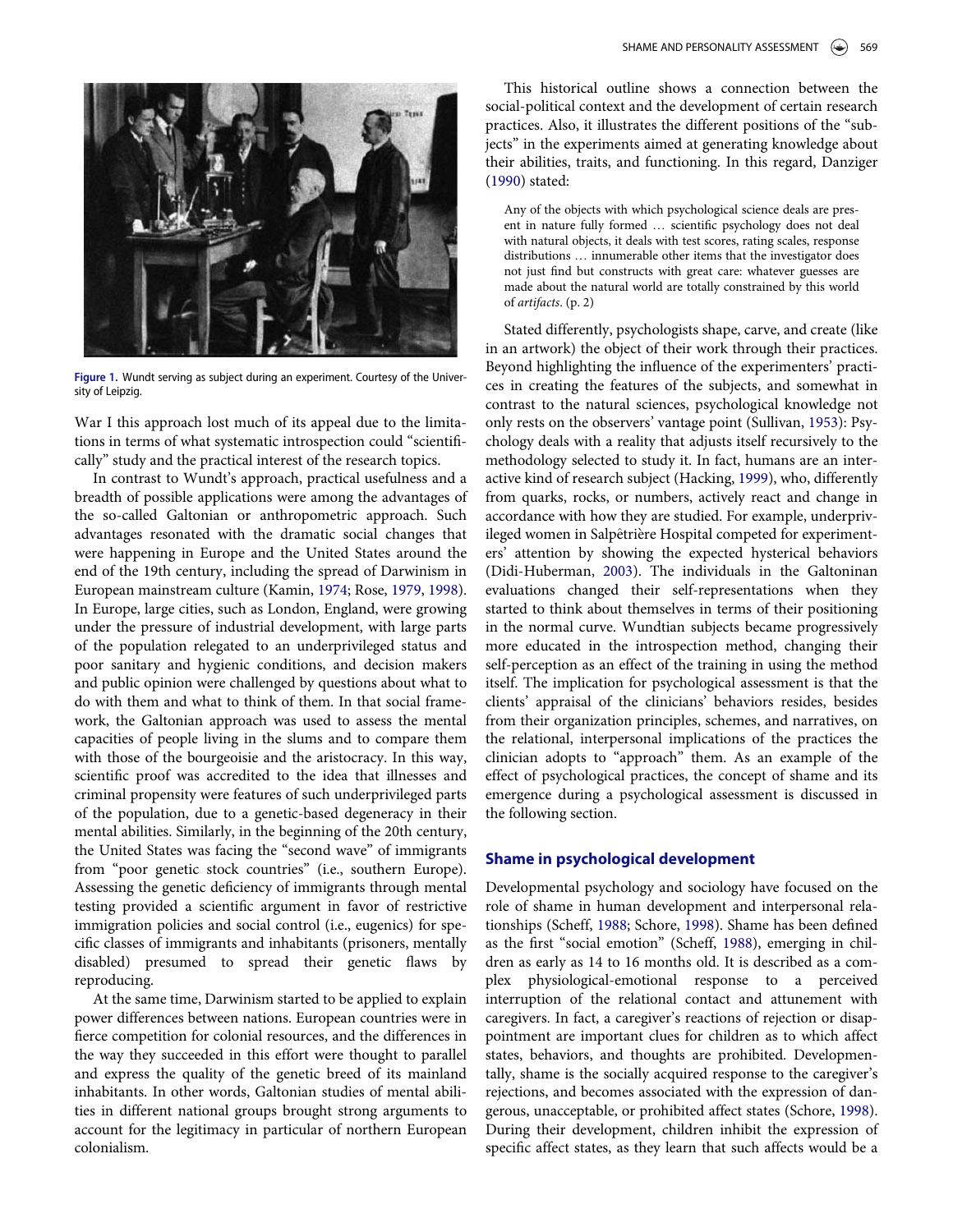threat to the relationship with the caregiver. Nathanson [\(1992\)](#page-7-15) suggested that although shame is a socially acquired state, it quickly becomes internalized by children to prevent experiencing the negative emotions associated with expected rejection and disappointment. Hence, shame represents one of the primary mechanisms of inhibition of emotional expression (Morrison, [1989\)](#page-7-16).

#### Shame in psychological assessment

Stephen Finn, the developer of Therapeutic Assessment (TA), stressed the importance of addressing clients' shame both within the context of interaction with the assessor and in interpreting the testing results (Finn, [2007](#page-7-3), [2011](#page-7-17), [2012b](#page-7-18)). While interacting with clients, assessors need to be aware that interruptions in the verbal and nonverbal connection could be signals that clients' shame is emerging (Dickerson, Gruenewald, & Kemeney, [2004](#page-7-19)). When the clients cover their face, interrupt eye contact, and suddenly become silent, they are probably approaching a disavowed emotional state—in some cases it could be sadness or longing, in other cases anger—and at the same time, shame surfaces to hinder the emergence of that specific affect state.

Shame can also be inferred through the results of formal testing. It can emerge directly from self-report testing, when clients report feeling unworthy and internally wrong. In other cases, shame can be one of the mechanisms motivating clients to produce a "defensive" profile on a self-report measure, where they present themselves in unrealistically positive terms (Finn, [2007\)](#page-7-3). Shame can also be identified through performance-based tests, when the results suggest the presence of dissociated affect states that the person is not in contact with. In this case, shame often has an active role in maintaining the use of dissociation (Finn, [2012a\)](#page-7-20).

As Finn ([2012b\)](#page-7-18) explained, in TA, identifying and addressing shame is considered particularly important due to its nature as a "blocking experience." In fact, when shame is activated, it undercuts the relational and emotional connection between assessor and client, which forms an important element for therapeutic change to happen. Therefore, shame needs to be addressed as quickly as possible to (a) restore communication, (b) allow dyadic regulation, (c) begin the integration of previously dissociated affect states, and (d) support the drafting of a new and more compassionate self-story.

## Shame as a by-product of psychological assessment

Besides being a product of interpersonal dynamics rooted in clients' early development, shame can also be viewed as a phenomenon that risks being triggered directly by assessment practices. Looking back at the three research methods delineated in the first section of this article, several issues arise about the assumptions that still guide the clinical practice of assessing various aspects of individual functioning today. These assumptions are rooted in the historical development of such a practice and are generally taken for granted by assessors, who underestimate their potential influence on the clients' functioning and on the emergence of shame in the assessment setting. In this section, each method is analyzed as to how assessors can

unwittingly shame clients based on its corresponding values and principles. Scenarios from assessments involving assessors and clients from different cultural backgrounds are used as illustrative examples.

First of all, the power imbalance that can be in place between assessors and clients very much resembles the features of Charcot's model of assessing individual functioning.

Power dynamics can emerge in the assessment context on the basis of gender and social, professional, and educational differences between the assessor and the client. By taking for granted their role of experts, as in Charcot's method, assessors might overlook such differences that are indeed shielding the emergence of the clients' true self. Psychological assessment and TA inherently offer opportunities for the assessors to enact a one-up role. Considering in particular the case of TA, clinicians ask clients to formulate assessment questions that they will then help to answer through the testing (Finn, [2007\)](#page-7-3). The assessor risks becoming the expert who translates test scores into psychologically meaningful processes. During the assessment, clients might experience the assessors as benevolent and secure figures, as a result of the creation of a positive therapeutic relationship. However, this attitude might also grow to the extent that clients feel motivated to adhere submissively to all the therapist's requests to preserve the relationship with such an important person. Clients might begin to fear that asking for a more egalitarian relationship could provoke retaliation, damage, or rejection (Rennie, [1994\)](#page-8-11). In this case, shame generally holds in place the dissociation of the potential anger directed at the assessor and the assessment. The main signal pointing to the presence of power differences biasing the assessment and fueling clients' shame is the assessors' countertransference. This can be detected when assessors begin to see their clients as defective, insufficiently motivated for the assessment, or needing wise guidance. Assessors might start to feel frustrated about the clients' inability to change in predetermined directions, or they might feel a paternalistic need to guide them in their best interest. This kind of countertransferential reaction should set off a warning bell for assessors about the presence of power differences that might play out in the assessment process and that are possibly biasing the assessor's clinical judgment. Cecchin ([2004\)](#page-7-21) described different types of therapist behaviors emerging when they act on power differences with their clients. The more therapists act on power differences with their clients, the more they are motivated to tell to their clients the "truth" about their lives. This attitude often leads to therapists also playing the role of teachers, educating clients about what they think clients should do, and moralizers, censuring clients for their faults. In this way they stop being therapists.

Such processes might become even more evident when the assessor belongs to the dominant cultural group and the client belongs to a minority group. In these cases, there is often a difference in social status and level of education that can easily become an imbalance in the perceived power within the therapeutic dyad. In this context, shame is easily activated in clients because they feel less culturally competent, less successful within the mainstream social system, and less knowledgeable than the assessor. If such relational and emotional dynamics are not identified and addressed, the risk of clients superficially complying with the assessor's requests, while hiding important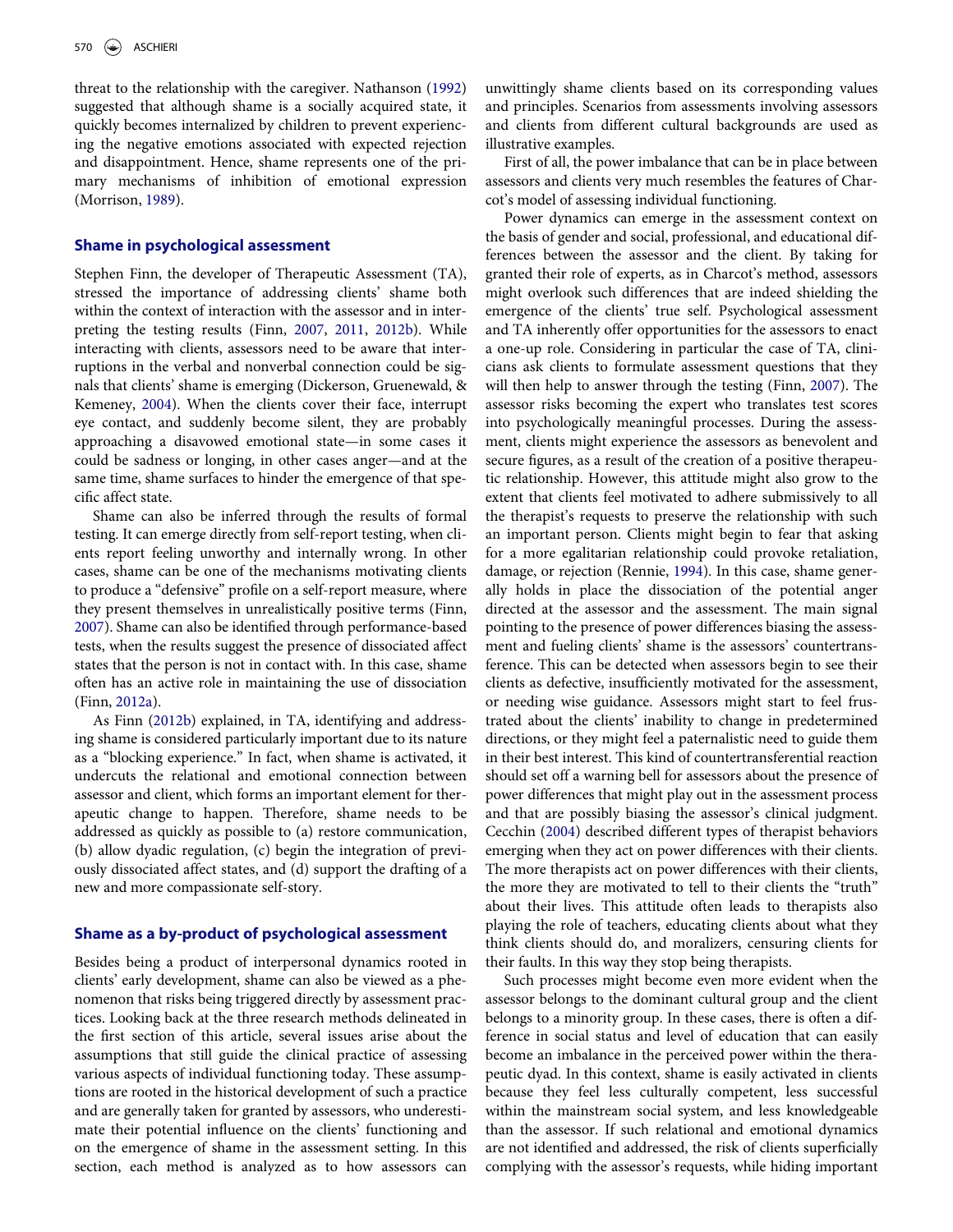aspects of their psychological functioning, increases. This in turn might produce biased assessment results, early dropout, and the frustrating experience of clients not following the clinicians' recommendations resulting from the assessment.

Moving to Galton's tradition, the common practice of using standardized tests during the evaluation process forces clients to acknowledge the difference between their performance and their representation of the expected normality. A simple example of this phenomenon is socially desirable responding. The appreciation of such a difference, which is the core of differential psychology, is accompanied by shame in clients, when they assume the assessor will reject, judge, or abandon them if they do not reach the standard of normality in the testing. When assessors collect testing protocols that are constricted or guarded, they interpret such data as a consequence of the client's reaction to certain features of specific assessment contexts (i.e., forensic assessments) or as an effect of structural aspects of the client's functioning (Finn, [1996](#page-7-22); Lanyon, [2004](#page-7-23)). Among the many reasons for defensive protocols, one way to interpret these data could be considering "closed," guarded, or constricted protocols as the clients' attempt to avoid the risk of being rejected or judged by the assessor, and thus feeling shame. Perhaps in contrast to some assessment situations, such as those that are forensic or purely diagnostic, the potential for shame to influence test performance is heightened when the client and assessor are engaged in an assessment that is intended to be therapeutic, and significant effort and attention are given to fostering a strong and trusting therapeutic alliance. In this framework, clients' beliefs about how a healthy person should or should not be, and about what assessors will consider as valuable intellectual or personality features, will guide clients' ways of approaching the tests and will affect the test results. Also, assessors' preferences and assumptions about what are healthy features or liabilities in personality functioning might lead them unwillingly to confirm clients' fears, thus eliciting shame in their clients.

When assessing culturally diverse clients, such risks are even stronger because the clients' performance is assessed with instruments created in the mainstream culture and compared to normative data collected from the mainstream population. A great deal of literature points out the biases inherent in such comparisons (see, e.g., Dana, [2005](#page-7-24); Ramirez, Ford, Stewart, & Teresi, [2005](#page-8-12)), and some solutions have been found in terms of assessing test validity and collecting normative data on different ethnic groups. However, there is still a need for further research in this area, as assessors are often faced with having to use standardized tests without any available validity research and specific normative data concerning their clients' racial or ethnic group. In such cases, there is a risk of biases that can result in negative evaluation of the clients' functioning, thus fostering clients' shame. Moreover, clients belonging to minority groups might have the expectation, based on previous experiences of racism and prejudice, that they will be misunderstood and rejected, and that their behaviors will be misinterpreted by an assessor from the cultural majority group. Such clients often come to the assessment with a heavy load of shame related to their diversity, and assessment practices based on the comparison with a desired "norm" can very easily trigger it. Being mindful of this risk buffers shame both in the clinical

interviewing (Fantini, Aschieri, & Bertrando, [2013\)](#page-7-25) and in interpreting testing data (He, Dominguez Espinosa, Poortinga, & Van de Vijver, [2014\)](#page-7-26). Indeed, psychologists' code of professional ethics discusses the issue of interpreting test responses based on normative data that are often unrepresentative of nonmajority groups (American Psychological Association, [2002](#page-7-27)).

Finally, an assessment approach with Wundtian features can also instill shame in clients, particularly in those whose histories involve excessive rigidity. With such clients, the collaborative Wundtian approach increases the risk of instilling shame as a by-product of self-verification (Swann, Stein-Seroussi, & Giesler, [1992\)](#page-8-13). The theory of self-verification posits that humans tend to accommodate their interpretations of their experiences to their self-representation. Self-verification theory accounts for both intrapsychic and relational behaviors. For example, individuals with low self-esteem will be prone to focus selectively on details of their experiences that confirm their negative view of themselves. They will disregard or even forget experiences or events that are in contrast with their negative self-representations. In couples' relationships, individuals have been found to view their partners as more similar to themselves than they actually are (Donato et al., [2015](#page-7-28); Iafrate, Bertoni, Donato, & Finkenauer, [2012;](#page-7-29) Iafrate, Bertoni, Margola, Cigoli, & Acitelli, [2012](#page-7-30)), which helps confirm their self-view. Self-verification is an important part of an individual's functioning, as it provides a basic sense of coherence and predictability to the individual's environment. Self-verification is intrinsically contrary to the idea of an experimental subject who is able to learn more about himself or herself through self-observation. In fact, because of self-verification, individuals restrain the potential impact of what they experience by disregarding those elements that do not confirm their preexisting narratives.

From a systemic perspective, enlisting clients as collaborators and actively engaging them in the assessment is the outcome of a learning process. Specifically, the egalitarian relationship with the assessor, the active role in interpreting their own testing results, the awareness of the centrality of their own feelings and emotions in every step of the assessment are by-products of a deutero-learning process (Bateson, [1972\)](#page-7-31). Deutero-learning is the process by which clients learn the rules that govern a new interaction by detecting the differences between the relationships they are living and their previous relational experiences. Asking clients for individualized assessment questions assumes they are able to be in touch with their needs, feel it is legitimate to express them to a stranger, and feel entitled to monitor the progress of the work that aims to provide them with the corresponding answers. Many clients are able to deutero-learn that these features are inherent and welcome within the relationship with the assessor (the letter that introduces the assessment is a powerful tip-off in this sense). However, self-verification theory, especially with clients whose existing narratives include low self-worth, shame, and interpersonal passivity, hinders or inhibits this deutero-learning process, as it overshadows the perception of the clinicians' effort to treat clients respectfully, reflecting positively their expertise in their lives. Later in the assessment, assuming that clients are educated experts can lead to shaming them by not being sensitive and attuned to the adaptive function of self-verification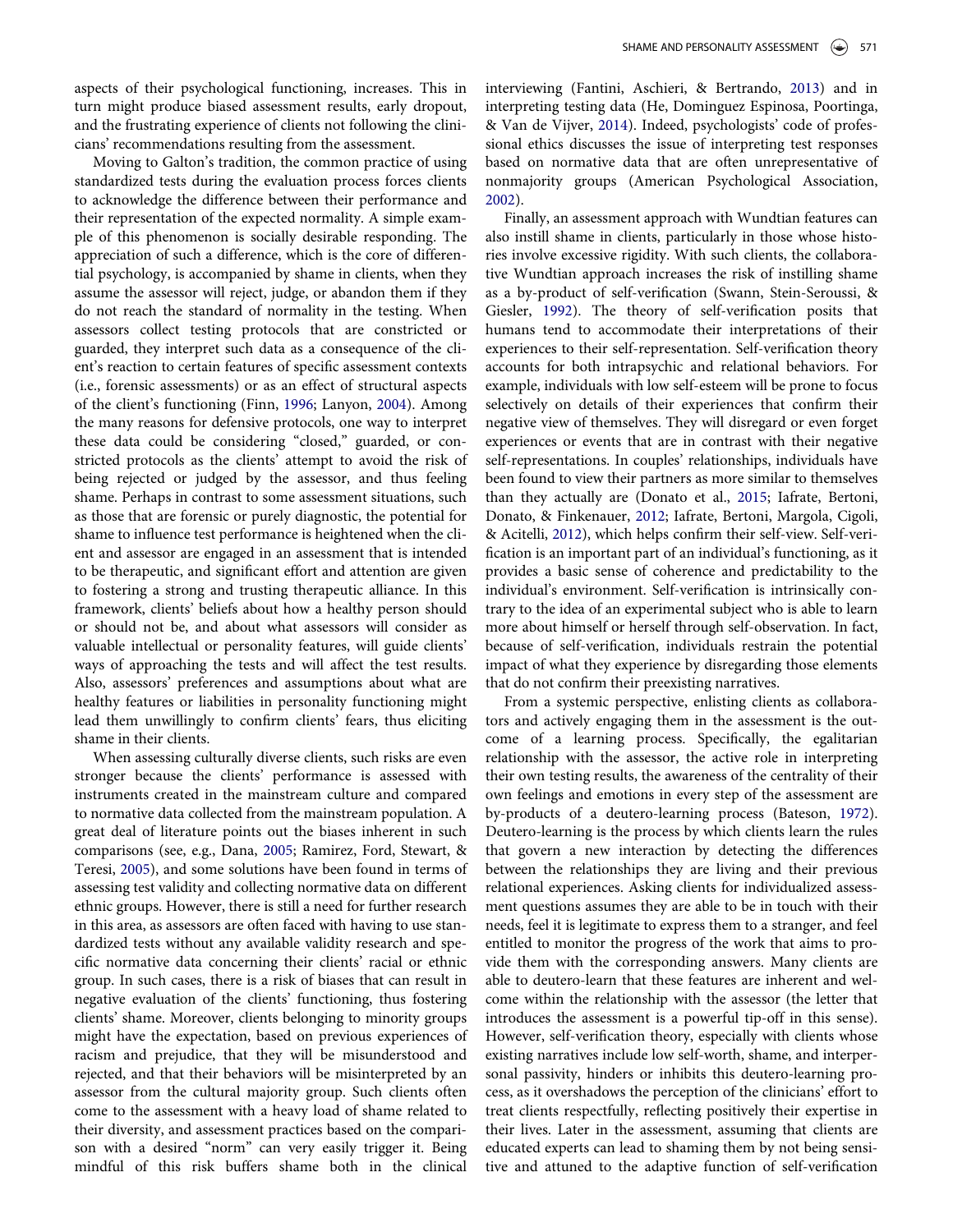and pushing clients too hard to embrace a more compassionate view of themselves based on what is emerging from the assessment. This becomes evident when, despite the clinicians' efforts, clients keep on giving voice to old uncompassionate narratives about themselves and their problems. In such cases, assessors can unwillingly promote shame in clients by interpreting their behaviors as "resistance" to psychological change, rather than efforts to maintain an organized sense of self and a coherent view of the world.

Assessors and clients might have different views of what is a more compassionate and thus healthier view of themselves and the world, based on their different cultural backgrounds. For example, a Western assessor might see a female client from a traditional culture as too dependent on her family and might identify that dependency as the cause of her lack of assertiveness. Therefore, the assessor might try to motivate the client to become more independent from her family, or at least to see the connection between her problems and her family relationships. However, the client might experience her relationship with her family as appropriate and normal in her cultural context, and thus she might not feel the need to criticize it or change it. These kinds of misunderstandings can produce a therapeutic impasse in which the therapist sees the client as resistant, and the client feels ashamed of not being able to change according to the assessor's expectations.

# Therapeutic Assessment and shame as a by-product of assessment procedures

Taking on a top-down expert role, superimposing assessors' values in the relationship by shaming clients about their testing results, and not attuning to clients' needs for self-verification are three risks that are inherent in both traditional assessment and TA. Different from traditional assessment, some specific aspects of TA are designed to buffer these risks. To reduce the risk of enactments similar to those in Charcot's tradition, Finn [\(2007](#page-7-3)) stressed the importance of respecting clients as experts on their own lives. If one does so, the pull toward taking on the omniscient role of an all-knowing assessor is constrained by the respect that is given to the clients, and by the view that they are indispensable contributors who help make reliable and useful interpretations of test results by connecting them to their actual life events.

As discussed, the risk of seeing clients as defective when compared to the norms is inherent in the Galtonian tradition. As an example, Meyer and colleagues recently targeted a specific aspect of the standard Rorschach administration, according to the Comprehensive System, that induces shame in clients. In their revision of the Rorschach administration rules, these authors specifically indicated the need to avoid prompting more Rorschach responses in clients by using statements like "Most people see more than one response," to avoid making clients feel ashamed for being different from "most people" (Meyer, Viglione, Mihura, Erard, & Erdberg, 2011, pp. 10–11). This example is particularly noteworthy as it reflects the explicit effort within the scholarly community of modifying standard assessment practices to protect clients from feeling ashamed by such practices. However, more generally and at a less codified level, there are many other instances in which the implicit

comparison of the clients' performances with ideal standards of functioning according to the assessors' personal biases and personal values has a major role in the assessors' actions and choices within the clinical context. Finn [\(2005,](#page-7-32) [2014,](#page-7-33) [2015\)](#page-7-34) emphasized how TA promotes personal growth in clinicians and suggested two paths through which psychological assessment helps assessors themselves to integrate previously split-off affect states. The first consists in using clients' "weaknesses" in testing to explore instances in assessors' lives in which they had similar problems. Finn recommended that assessors try to find their own personal stories and versions of their clients' dilemmas. For example, low IQ scores in a child, despite limiting academic success, can remind assessors of the importance of promoting and developing emotional ways of communicating with their children. Such a reminder is promoted by recalling instances in which assessors felt unable, limited, and cut out from relationships because of their insufficient performance, and comparing them with other times in which they felt understood and accepted unconditionally.

The second path is using "flinch" reactions to specific aspects of clients' functioning, symptoms, or personality, as signals that some aspects of the assessor have been dissociated (Finn, [2015\)](#page-7-34). As Finn [\(2015](#page-7-34)) stated:

The more anxiety, anger, resistance, and flinching we encounter when working with a client, probably the more off-balance we are and the more work we have to do in accepting the split-off part of ourselves that they embody. And we can "reverse engineer" our flinching and discover where we need the most help by seeing what it is about others makes us the most anxious. (p. 8)

Assessors can reflect on common features of clients that make them flinch to find information about which dissociated aspects of themselves are highly visible in such clients. Assessors can often increase compassion for these clients and for themselves by realizing the ways in which their self-esteem was protected by not integrating the disavowed aspects of themselves that such clients embody.

Attuning to clients is a multifaceted process that has been described in detail elsewhere ([Aschieri, Fantini, & Smith,](#page-7-35) [2016](#page-7-35)), and Finn ([2007\)](#page-7-3) described the core dynamics that can lead assessors to help clients change while respecting their own pace of change. Educating the desire to help clients by not overlooking their self-verification needs is, according to Finn, the result of a balanced positioning within Karpman's ([1968\)](#page-7-36) triangle. According to Karpman, entering into a relationship with traumatized clients, participants embody one out of three prototypical positions: the victim (the person who needs help or that has a problem), the persecutor (the person that creates or that increases the depth of the problem), and the savior (the person who aims at rescuing the victim). The triangle resulting from these positions is dramatic because these positions switch and are generally unstable over time. Finn, and the TA literature at large, have included this concept in several publications as a means to help assessors attune to clients who are couples (Finn, [2007\)](#page-7-3), severely traumatized (Finn, [2014](#page-7-33)), or violent offenders (Chudzik & Aschieri, [2013](#page-7-6)). In all these cases, the authors stressed how dramatic it can be for the client and for the outcome of the assessment when assessors, who initially present themselves as saviors, assume different roles. In fact, in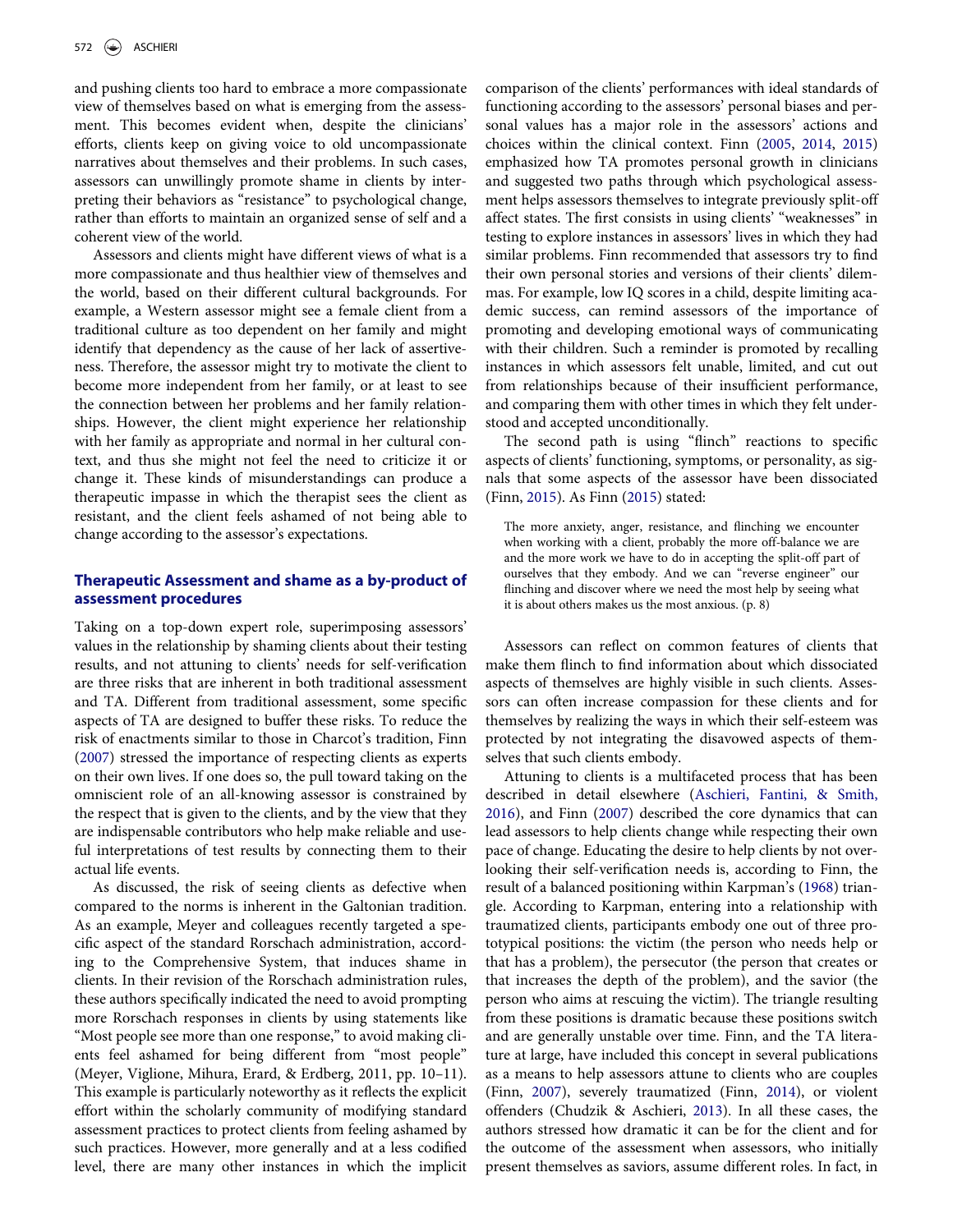Karpman's terms, when assessors overlook clients' self-verification needs, they are identifying with the savior position. However, failing to acknowledge the clients' dilemma of change, and the adaptive need of maintaining stability in their narratives about themselves and the others, often leads assessors to take the persecutor position with the client, who eventually becomes the perpetrator, leaving the assessor in the victim position. Finn recommended assessors try to maintain a position in the middle of the triangle. Avoiding the extreme versions of the persecutor, the savior, and the victim allows clinicians to attune with clients and provide healthy examples of behaviors based on the core affect states inherent in such positions. A balanced version of the savior position is the ability to help others while maintaining personal boundaries; a balanced version of the persecutor position is the appropriated and modulated expression of anger; and a balanced view of the victim position is the capacity to show one's pain to others and ask for help. By maintaining contact with their own desire to help, their anger, and their fragility, assessors can empathize more fully with all aspects of clients, allowing and giving space within the assessment not only to the part of clients that wants and needs to change, but also to the parts that need to verify their competence and worth in having constructed their preexisting narratives.

## Implications for psychological assessment

In psychological assessment, the more clients are open and willing to disclose and participate actively in the process, the more the assessment results will be complete and accurate in describing the clients' psychological functioning (Finn, [2007](#page-7-3)). Therefore, clinical dynamics that trigger clients' defensiveness and withdrawal need to be addressed to ensure collection of reliable information. Furthermore, when the assessment goals involve not only information gathering, but also facilitating therapeutic change in clients, as in TA, addressing such dynamics becomes even more important. As explained in detail before, the emergence of shame in the assessment context greatly interferes with clients' openness and involvement in the assessment process. Shame is a blocking experience that prevents the expression of important aspects of the individual psychological functioning and damages the interpersonal rapport and attunement between clients and assessors. Therefore, identifying and counteracting shame becomes of the utmost importance in an approach to clinical assessment that aims to collect accurate information and be transformative for clients.

Approaching the assessment process with the awareness of how and why our practices in and of themselves can instill shame in clients can be helpful to assessors for various reasons. First, knowing that shame can be triggered by our assessment practices provides additional value to the use of testing. Test results, in fact, can be used to infer and define which dissociated states clients fear will cause them rejection and pain, as well as how strong and safe the clinical relationship with the assessor is, and to what extent the latter is perceived as a potential source of shame or of interpersonal support.

Second, when facing challenging and reluctant clients, ruling out the possibility that their defensiveness is protecting them from shame within the relationship with the assessor provides professionals with several options to try out in the sessions to

promote clients' participation in the assessment. Among these are discussing the perception of the assessors' role, power, and sources of authority; discussing what clients might fear their testing could show or admitting to having felt unworthy in some aspect of the self; respecting the clients' pace of change; and talking about the advantages of mantaining "old stories" about themselves.

Also, when shame does emerge in the relationship with the assessor or in the results of psychological testing, assessors are primed to intervene. Consistent with the literature concerning the treatment of shame (Bromberg, [2011\)](#page-7-37), clinicians need to actively convey to the client that dissociated affect states do not pose a threat to the therapeutic relationship, nor will the clinician reject the client if they emerge. Finn [\(2012b](#page-7-18)) suggested that during TA, the assessor can employ several techniques to counteract shame; among the more frequently used are reframing/normalizing ("I see you feel shame for … but given the experience that you had of … I think it is perfectly normal not to be able to do …"), actively counteracting shame ("I do not think you are …"), and using self-disclosure on the part of the assessor as a way of helping the client feel less judged and isolated.

Third, assuming that the outcome of the assessment relies on the quality of the relationship with the assessor (i.e., being aware of the effects of working within a Charcot-like model of clinical assessment) might serve as a reminder that all the information and the "narratives" that the clients bring into the assessment are "just" outcomes of the conditions in which they were created. They are not objectively collected data. As long as assessors maintain a critical and reflexive attitude toward the ways they have contributed to constructing their knowledge about clients, clients might as well parallel the process and gain more awareness about how their own narratives about themselves and the world are relative to the means and conditions in which they were created. That is, they might stop considering such narratives as objective ways of looking at themselves and the world and start considering the role of their experiences and their attachment relationships, in shaping them.

Finally, developing awareness of the assessors' role in eliciting shame in clients helps to challenge the pragmatic definition of responsible behavior in clinical psychology. In this regard, the aspirational section of the American Psychological Association [\(2002\)](#page-7-27) Code of Ethics, Principle B: Fidelity and Responsibility, states that "Psychologists are aware of their professional and scientific responsibilities to society and to the specific communities in which they work" (p. 3). Bianciardi and Bertrando [\(2002\)](#page-7-38) suggested that the criteria for responsible action could be thought of either as practical or as logical and epistemological. With regard to practical responsibility, the clinician assumes that reality can be objectively understood and known scientifically. From this perspective, clinicians' choices would be considered responsible if they were based on the use of standardized procedures evaluated according to effectiveness criteria.

If clinicians are more skeptical about the possibility of knowing any psychological truth of clients devoid of their contribution in shaping it, they will instead be likely to endorse logical and epistemological criteria of responsibility. That is, they will try to maintain awareness of their own role in creating and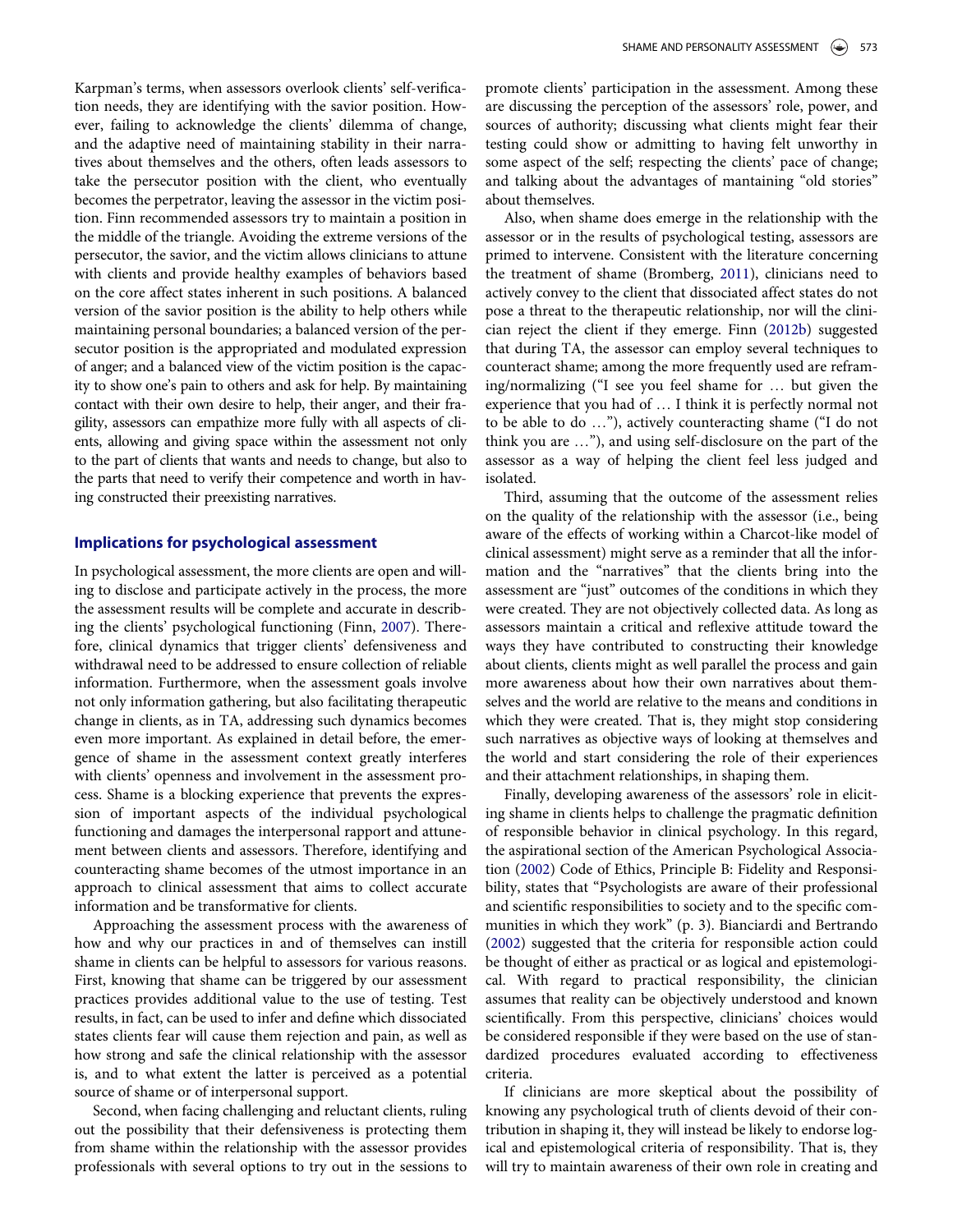<span id="page-7-25"></span><span id="page-7-9"></span><span id="page-7-7"></span>influencing the observed "objects," (epistemological responsibility), and they will try to use coherent theories to account for the facts of which they are knowingly authors (logical responsibility). For instance, there is growing attention to certification of the administration and coding and interpretation of performance-based testing. This is an important step in ensuring the role and reliability of assessors from a pragmatic perspective. Clearly, this pragmatic responsibility is prerequisite, but focusing on "being able to do" a procedure correctly can overshadow the real problem, namely, "being able to understand the implications of doing something correctly." Developing awareness of the assessors' positioning and possible meanings associated with their clinical decisions completes and enhances the quality of their actions and allows for better care of clients.

#### <span id="page-7-32"></span><span id="page-7-22"></span><span id="page-7-17"></span><span id="page-7-3"></span>References

- <span id="page-7-27"></span><span id="page-7-20"></span>American Psychological Association. (2002). Ethical principles of psychologists and code of conduct. American Psychologist, 57, 1060–1073. doi[:10.1037/0003-066X.57.12.1060](http://dx.doi.org/10.1037/0003-066X.57.12.1060)
- <span id="page-7-18"></span><span id="page-7-5"></span>Aschieri, F. (2012). Epistemological and ethical challenges in standardized testing and collaborative assessment. Journal of Humanistic Psychology, 52, 350–368. doi:[10.1177/0022167811422946](http://dx.doi.org/10.1177/0022167811422946)
- <span id="page-7-35"></span><span id="page-7-33"></span>Aschieri, F., Fantini, F., & Smith, J. D. (2016). Collaborative/Therapeutic Assessment: Procedures to enhance client outcomes. In S. Maltzman (Ed.), Oxford handbook of treatment processes and outcomes in counseling psychology: A multidisciplinary, biopsychosocial approach (pp. 241– 269). New York, NY: Oxford University Press. doi:10.1093/oxfordhb/ 9780199739134.013.23
- <span id="page-7-34"></span><span id="page-7-31"></span>Bateson, G. (1972). Steps to an ecology of mind: Collected essays in anthropology, psychiatry, evolution, and epistemology. New York, NY: Ballantine.
- <span id="page-7-38"></span><span id="page-7-29"></span>Bianciardi, M., & Bertrando, P. (2002). Terapia etica: una proposta per l'epoca post-moderna [Ethical therapy: A proposal for post-modern age]. Terapia Familiare, 69, 5–25.
- <span id="page-7-37"></span>Bromberg, P. (2011). The shadow of the tsunami and the growth of the relational mind. New York, NY: Routledge.
- <span id="page-7-30"></span><span id="page-7-11"></span>Carroy, J. (1991). Hypnose, suggestion et psychologie: L'invention de sujets [Hypnosis, suggestion and psychology: The invention of subjects]. Paris, France: Presses Universitaires de France.
- <span id="page-7-21"></span><span id="page-7-13"></span>Cecchin, G. (2004). Ci relazioniamo dunque siamo: Curiosità e trappole dell'osservatore [We relate therefore we are: Curiosity and the observer's pitfalls]. Connessioni, 15, 57–61.
- <span id="page-7-26"></span><span id="page-7-2"></span>Cecchin, G., Lane, G., & Ray, W. A. (1994). The cybernetics of prejudices in the practice of psychotherapy. London, UK: Karnac.
- <span id="page-7-8"></span>Chudzik, L. (2015, March). TA with criminal offenders: How to avoid Western cultural blinders. Paper presented at the annual meeting of the Society for Personality Assessment, Brooklyn, NY.
- <span id="page-7-12"></span><span id="page-7-6"></span>Chudzik, L., & Aschieri, F. (2013). Clinical relationships with forensic clients: A three-dimensional model. Aggression and Violent Behavior, 18, 722–731. doi[:10.1016/j.avb.2013.07.027](http://dx.doi.org/10.1016/j.avb.2013.07.027)
- <span id="page-7-36"></span><span id="page-7-1"></span>Cross, W. E. (1971). The Negro-to-Black conversion experiences. Black World, 20, 13–27.
- <span id="page-7-24"></span><span id="page-7-23"></span>Dana, R. (2005). Multicultural assessment: Principles, applications and examples. Mahwah, NJ: Erlbaum.
- <span id="page-7-10"></span><span id="page-7-4"></span>Danziger, K. (1990). Constructing the subject: Historical origins of psychological research. Cambridge, UK: Cambridge University Press.
- <span id="page-7-19"></span><span id="page-7-0"></span>Dickerson, S. S., Gruenewald, T. L., & Kemeney, M. E. (2004). When the social self is threatened: Shame, physiology, and health. Journal of Personality, 72, 1191–1216. doi:[10.1111/j.1467-6494.2004.00295.x](http://dx.doi.org/10.1111/j.1467-6494.2004.00295.x)
- <span id="page-7-14"></span>Didi-Huberman, G. (2003). Invention of hysteria: Charot and the photographic iconography of the Salpêtrière. London, UK: MIT Press.
- <span id="page-7-28"></span><span id="page-7-16"></span><span id="page-7-15"></span>Donato, S., Parise, M., Iafrate, R., Bertoni, A., Finkenauer, C., & Bodenmann, G. (2015). Dyadic coping responses and partners' perceptions for couple satisfaction: An actor-partner interdependence analysis. Journal of Social and Personal Relationships, 32, 580–600. doi[:10.1177/](http://dx.doi.org/10.1177/0265407514541071) [0265407514541071](http://dx.doi.org/10.1177/0265407514541071)
- Evans, B. F. (2015, March). Assessing psychological trauma cross-culturally: Integrating personal, interpersonal and societal narratives. Paper presented at the annual meeting of the Society for Personality Assessment, Brooklyn, NY.
- Fantini, F. (2015, March). Family traditions, cultural values, assessor's beliefs, and the client in the middle: Therapeutic Assessment of a young Sicilian woman. Paper presented at the annual meeting of the Society for Personality Assessment, Brooklyn, NY.
- Fantini, F., Aschieri, F., & Bertrando, P. (2013). "Is our daughter crazy or bad?": A case study of Therapeutic Assessment with children. Contemporary Family Therapy, 35, 731–744. doi:[10.1007/s10591-013-9265-3](http://dx.doi.org/10.1007/s10591-013-9265-3)
- Finn, S. E. (1996). Assessment feedback integrating MMPI–2 and Rorschach findings. Journal of Personality Assessment, 67, 543–557. doi:[10.1207/s15327752jpa6703\\_10](http://dx.doi.org/10.1207/s15327752jpa6703_10)
- Finn, S. E. (2005). How psychological assessment taught me compassion and firmness. Journal of Personality Assessment, 84, 27–30. doi:[10.1207/s15327752jpa8401\\_07](http://dx.doi.org/10.1207/s15327752jpa8401_07)
- Finn, S. E. (2007). In our clients' shoes: Theory and techniques of Therapeutic Assessment. Mahwah, NJ: Erlbaum.
- Finn, S. E. (2011, March). What new understandings of shame mean for psychological assessment. Paper presented at the annual meeting of the Society for Personality Assessment, Boston, MA.
- Finn, S. E. (2012a). Implications of recent research in neurobiology for psychological assessment. Journal of Personality Assessment, 94, 440– 449. doi:[10.1080/00223891.2012.700665](http://dx.doi.org/10.1080/00223891.2012.700665)
- Finn, S. E. (2012b, June). Working with shame in psychotherapy and psychological assessment. Continuing education workshop sponsored by the European Center for Therapeutic Assessment, Milan, Italy.
- Finn, S. E. (2014, March). Learning to navigate Karpman's triangle: The healing potential of assessing traumatized clients. Paper presented at the annual meeting of the Society for Personality Assessment, Arlington, VA.
- Finn, S. E. (2015, March). The wobbly pot and restrictions in the self: Confronting the possibility of severe disability through Therapeutic Assessment. Paper presented at the annual meeting of the Society for Personality Assessment, Brooklyn, NY.
- Iafrate, R., Bertoni, A., Donato, S., & Finkenauer, C. (2012). Perceived similarity and understanding in dyadic coping among young and mature couples. Personal Relationships, 19, 401–419. doi:[10.1111/j.1475-](http://dx.doi.org/10.1111/j.1475-6811.2011.01369.x) [6811.2011.01369.x](http://dx.doi.org/10.1111/j.1475-6811.2011.01369.x)
- Iafrate, R., Bertoni, A., Margola, D., Cigoli, V., & Acitelli, L. K. (2012). The link between perceptual congruence and couple relationship satisfaction in dyadic coping. European Psychologist, 17, 73–82. doi[:10.1027/](http://dx.doi.org/10.1027/1016-9040/a000069) [1016-9040/a000069](http://dx.doi.org/10.1027/1016-9040/a000069)
- Hacking, I. (1999). The social construction of what?. Cambridge, MA: Harvard University Press.
- He, J., Dominguez Espinosa, A., Poortinga, Y. H., & van de Vijver, F. J. R. (2014). Acquiescent and socially desirable response styles in cross-cultural value surveys. In L. T. B. Jackson, D. Meiring, F. J. R. van de Vijver, E. Idemudia, & W. K. Gabrenya, Jr. (Eds.), Toward sustainable development through nurturing diversity (pp. 98–111). Melbourne, FL: International Association for Cross-Cultural Psychology.
- Kamin, L. J. (1974). The science and politics of I.Q. Social Research, 41, 387–425.
- Karpman, S. B. (1968). Fairy tales and script drama analysis. Transactional Analysis Bulletin, 7(26), 39–43.
- Lanyon, R. I. (2004). Favorable self-presentation on psychological inventories: An analysis. American Journal of Forensic Psychology, 22, 53–65.
- Lerner, P. M. (1998). Psychoanalytic perspectives on the Rorschach. New York, NY: Routledge.
- Mahoney, M. J., & Granvold, D. K. (2005). Constructivism and psychotherapy. World Psychiatry, 4(2), 74–77.
- Meyer, G. J., Viglione, D. J., Mihura, J. L., Erard, R. E., & Erdberg, P. 2011. Rorschach Performance Assessment System: Administration, coding, interpretation, and technical manual. Toledo, OH: Rorschach Performance Assessment System.
- Morrison, A. P. (1989). Shame: The underside of narcissism. Hillsdale, NJ: Analytic Press.
- Nathanson, D. L. (1992). Shame and pride: Affect, sex and the birth of the self. New York, NY: Norton.